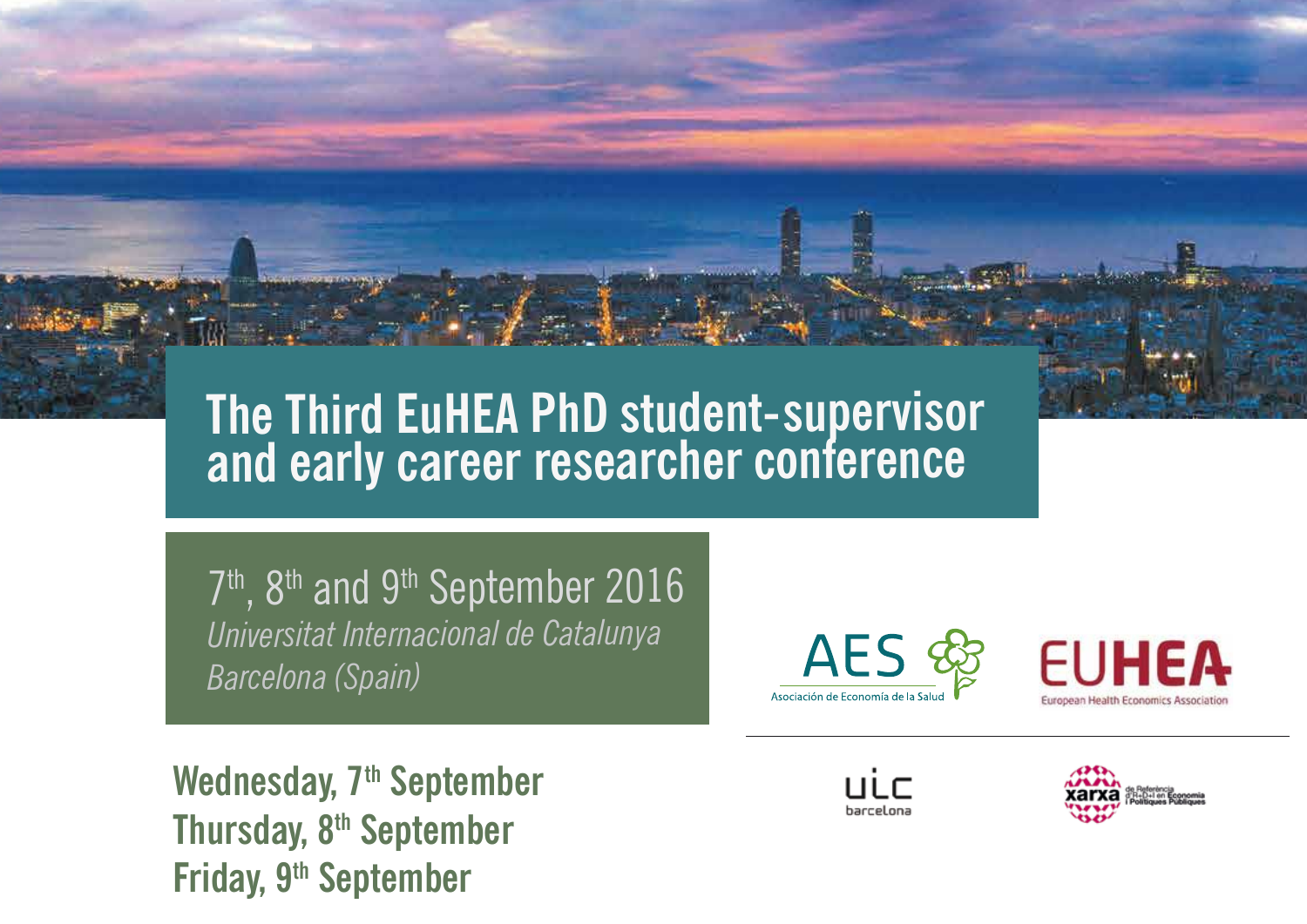### **Wednesday, 7<sup>th</sup> September**

| $12:00 - 13:00h$ | Registration and Light Lunch                                                                              |                                                                                                                                                          |                                                                                                               |                                                                                                                                                                           |                                                                                              |  |  |
|------------------|-----------------------------------------------------------------------------------------------------------|----------------------------------------------------------------------------------------------------------------------------------------------------------|---------------------------------------------------------------------------------------------------------------|---------------------------------------------------------------------------------------------------------------------------------------------------------------------------|----------------------------------------------------------------------------------------------|--|--|
| $13:00 - 14:20h$ | Opening Lecture by Andrew Jones "Going 'beyond the mean' in health economic analysis"<br><b>Main Hall</b> |                                                                                                                                                          |                                                                                                               |                                                                                                                                                                           |                                                                                              |  |  |
| $14:50 - 15:40h$ | <b>Session 1</b>                                                                                          |                                                                                                                                                          |                                                                                                               |                                                                                                                                                                           |                                                                                              |  |  |
|                  |                                                                                                           | <b>Beta 501</b>                                                                                                                                          | <b>Beta 502</b>                                                                                               | <b>Beta 503</b>                                                                                                                                                           | <b>Beta 504</b>                                                                              |  |  |
|                  | Title:                                                                                                    | Using mathematical optimisation<br>in model-based cost-effective-<br>ness analyses: a case study of<br>a personalised breast screening<br>programme      | The effects of long-term care<br>benefits on mortality                                                        | Measuring the effect of insurance<br>status on the costs and utilisation<br>of primary, secondary and com-<br>munity healthcare services among<br>older people in Ireland | Exploring differences in health on<br>the English coast, using longitudi-<br>nal survey data |  |  |
|                  | Author:                                                                                                   | Anna Donten<br>University of Manchester,<br>Manchester Centre for Health<br>Economics                                                                    | Helena M. Hernandez Pizarro<br>Universitat Pompeu Fabra - CRES                                                | Patrick Ward<br>National University of Ireland<br>Galway                                                                                                                  | <b>Jack Higgins</b><br><b>Health Economics At Lancaster</b><br>(HEAL), Lancaster University  |  |  |
|                  | <b>Country:</b>                                                                                           | <b>United Kingdom</b>                                                                                                                                    | Spain                                                                                                         | Ireland                                                                                                                                                                   | <b>United Kingdom</b>                                                                        |  |  |
|                  | <b>Discussant:</b>                                                                                        | Marta Trapero                                                                                                                                            | Marisol Rodríguez                                                                                             | Alexandrina Stoyanova                                                                                                                                                     | Florence Jusot                                                                               |  |  |
| $15:45 - 16:35h$ | <b>Session 2</b>                                                                                          |                                                                                                                                                          |                                                                                                               |                                                                                                                                                                           |                                                                                              |  |  |
|                  |                                                                                                           | <b>Beta 501</b>                                                                                                                                          | <b>Beta 502</b>                                                                                               | <b>Beta 503</b>                                                                                                                                                           | <b>Beta 504</b>                                                                              |  |  |
|                  | Title:                                                                                                    | An approach to estimate a cost<br>effectiveness threshold for new<br>technology adoption in specific<br>disease and age categories in the<br>Netherlands | Selection behavior in the market<br>for private complementary long-<br>term care insurance in Germany         | Health shocks and endogenous<br>time discounting                                                                                                                          | The long journey: diagnostic odys-<br>sey and social health inequalities                     |  |  |
|                  | Author:                                                                                                   | <b>Niek Stadhouders</b><br>Radboudumc                                                                                                                    | Christopher Schreckenberger<br>University of Hohenheim, Institute<br>for Health Care & Public Mana-<br>gement | Laura Dysart<br>University of Aberdeen                                                                                                                                    | Setti Rais<br>Hospinnomics                                                                   |  |  |
|                  | <b>Country:</b>                                                                                           | The Netherlands                                                                                                                                          | Germany                                                                                                       | <b>United Kingdom</b>                                                                                                                                                     | France                                                                                       |  |  |
|                  | <b>Discussant:</b>                                                                                        | Laura Vallejo                                                                                                                                            | Carine Franc                                                                                                  | Luke Munford                                                                                                                                                              | Florence Jusot                                                                               |  |  |

**PROGRAMME**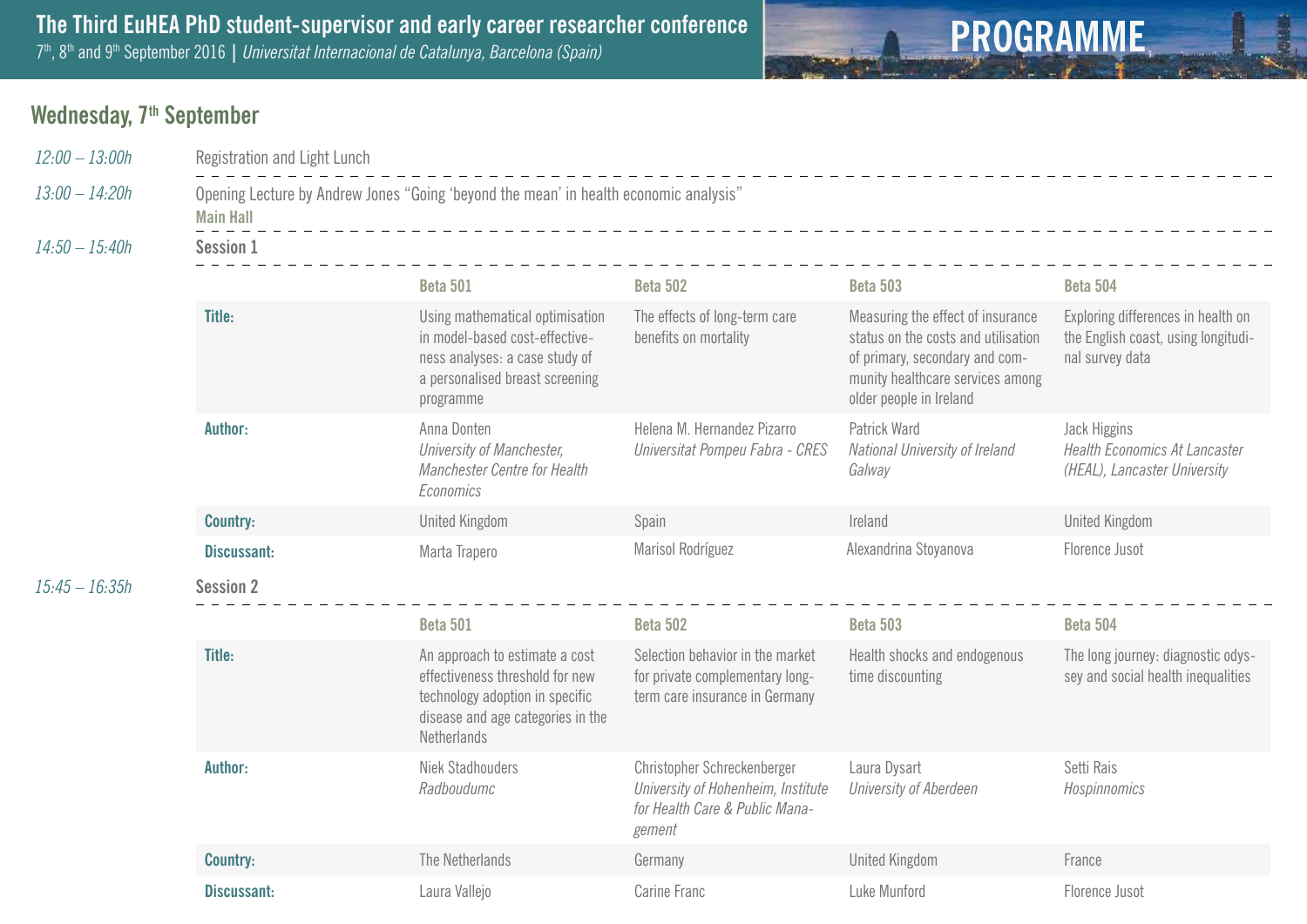

*16:35 – 17:05h Coffee*

*17:05 – 17:55h* **Session 3**

|                 | <b>Beta 501</b>                                                                                                         | <b>Beta 502</b>                                                                                                             | Beta 503                                                                                                                                                 | <b>Beta 504</b>                                                                                                |
|-----------------|-------------------------------------------------------------------------------------------------------------------------|-----------------------------------------------------------------------------------------------------------------------------|----------------------------------------------------------------------------------------------------------------------------------------------------------|----------------------------------------------------------------------------------------------------------------|
| Title:          | What are women's preferences for<br>breast cancer screening? Evidence<br>from a discrete choice experiment<br>in France | Public health financing and im-<br>provement of health in africa: the<br>role of efficiency of public health<br>expenditure | Macroeconomic analysis of mala-<br>ria effects in developing countries:<br>the case of Madagascar                                                        | Comparison of effect of new and<br>old external inspection regimes<br>of acute NHS trusts on adverse<br>events |
| Author:         | Jonathan Sicsic<br>Centre Léon Bérard                                                                                   | Yann Tapsoba<br>Study and Research Center on in-<br>ternational Development (CERDI)                                         | Marilys Victoire Razakamanana<br><b>CERDI-CNRS (Centre d'Etudes et</b><br>de Recherches sur le Dévelop-<br>pement International), Auvergne<br>University | Ana Cristina Castro<br>University of York                                                                      |
| <b>Country:</b> | France                                                                                                                  | France                                                                                                                      | France                                                                                                                                                   | United Kingdom                                                                                                 |
| Discussant:     | Caroline Vass                                                                                                           | Jerome Wittwer                                                                                                              | Laia Maynou                                                                                                                                              | <b>Matt Sutton</b>                                                                                             |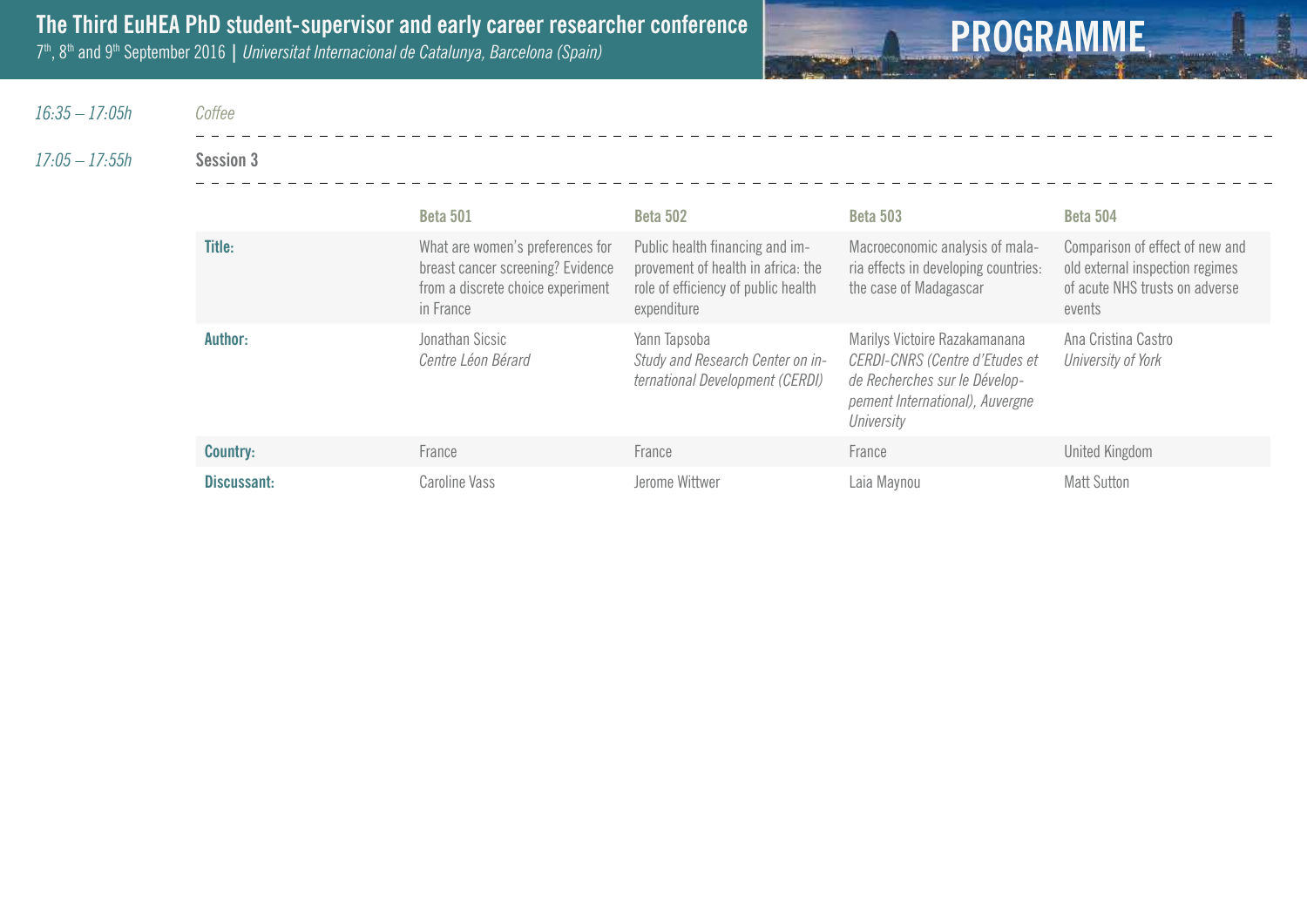

### **Thursday, 8th September**

*09:30 – 10:20h* **Session 4**

 $10:20 - 10:50h$ 

 $10:50 - 11:40h$ 

|                    | <b>Beta 501</b>                                                                                                                            | <b>Beta 502</b>                                                                                                     | <b>Beta 503</b>                                                                                                                                                                         | <b>Beta 504</b>                                                                                       |
|--------------------|--------------------------------------------------------------------------------------------------------------------------------------------|---------------------------------------------------------------------------------------------------------------------|-----------------------------------------------------------------------------------------------------------------------------------------------------------------------------------------|-------------------------------------------------------------------------------------------------------|
| Title:             | Changes in the family network<br>of elderly dependent people and<br>evolution of filial caregiving: the<br>role of contextual interactions | Nudging to increase breast cancer<br>screening uptake rate: a randomi-<br>zed experiment                            | An analysis of the psichotropics<br>consumption before and during the<br>2008 economic downturn                                                                                         | The effect of subjective quality on<br>the choice of hospital - Do patient<br>perceptions matter?     |
| Author:            | Louis Arnault<br>University Paris-Dauphine,<br>LEDa-LEGOS                                                                                  | Léontine Goldzahl<br>Université Paris Dauphine                                                                      | Elena Arroyo-Borrell<br>Research Group on Statis-<br>tics, Econometrics and Health<br>(GRECS), University of Girona,<br>Spain and CIBER of Epidemiology<br>and Public Health (CIBERESP) | <b>Adam Pilny</b><br>Rheinisch-Westfälisches Institut<br>für Wirtschaftsforschung (RWI)               |
| <b>Country:</b>    | France                                                                                                                                     | France                                                                                                              | Spain                                                                                                                                                                                   | Germany                                                                                               |
| <b>Discussant:</b> | Sandy Tubeuf                                                                                                                               | Wübker Ansgar                                                                                                       | Lars Hagberg                                                                                                                                                                            | Eleonora Fichera                                                                                      |
| Coffee             |                                                                                                                                            |                                                                                                                     |                                                                                                                                                                                         |                                                                                                       |
| <b>Session 5</b>   |                                                                                                                                            |                                                                                                                     |                                                                                                                                                                                         |                                                                                                       |
|                    | <b>Beta 501</b>                                                                                                                            | <b>Beta 502</b>                                                                                                     | <b>Beta 503</b>                                                                                                                                                                         | <b>Beta 504</b>                                                                                       |
| Title:             | Prenatal care and socio-economic<br>status: effect on cesarean delivery                                                                    | Gatekeeping and the utilization<br>of physician services in France:<br>evidence on the "médecin traitant"<br>reform | Different domains - different<br>time preferences? Is preventive<br>health behavior best explained by<br>discounting based on money or<br>health outcomes?                              | Back to work: employment effects<br>of tighter disability insurance<br>eligibility in the netherlands |
| Author:            | Saad Zbiri<br>University of Paris-Saclay (RISCQ,                                                                                           | Magali Dumontet<br><b>IRDES</b>                                                                                     | Eskild Fredslund<br>University of Southern Denmark                                                                                                                                      | Silvia Garcia Mandico<br>Erasmus University of Rotterdam                                              |
|                    | UVSQ)                                                                                                                                      |                                                                                                                     |                                                                                                                                                                                         |                                                                                                       |
| <b>Country:</b>    | France                                                                                                                                     | France                                                                                                              | Denmark                                                                                                                                                                                 | The Netherlands                                                                                       |

**Discussant:** Marc Saez Marc Saez Bruno Ventelou Job Van Exel Job Van Exel Thomas Barnay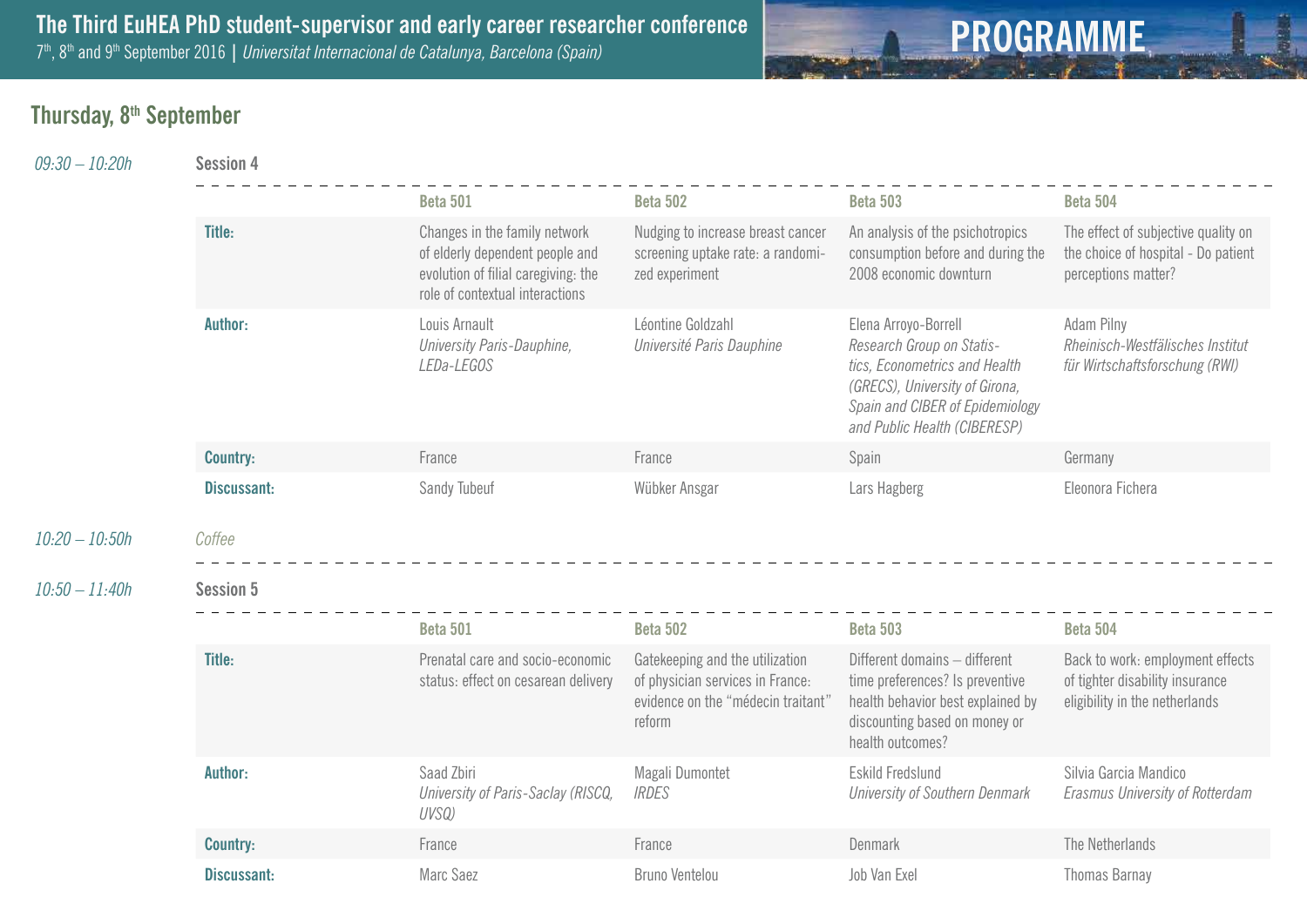

*11:45 – 12:35h* **Session 6**

|                  |                    | <b>Beta 501</b>                                                                                                                              | <b>Beta 502</b>                                                                   | <b>Beta 503</b>                                                                                                                                             | <b>Beta 504</b>                                                                                                                 |
|------------------|--------------------|----------------------------------------------------------------------------------------------------------------------------------------------|-----------------------------------------------------------------------------------|-------------------------------------------------------------------------------------------------------------------------------------------------------------|---------------------------------------------------------------------------------------------------------------------------------|
|                  | Title:             | Birth in times of war - an inves-<br>tigation of fertility, mortality and<br>the health-wealth gradient using<br>historical clinical records | How do hospitals respond to price<br>changes in emergency depart-<br>ments?       | Risk-based screening for diabetic<br>retinopathy: a model for individua-<br>lisation                                                                        | Hiring subsidies for disabled<br>individuals. Do they work?                                                                     |
|                  | Author:            | Sebastian Wichert<br><b>LMU Munich</b>                                                                                                       | <b>Beth Parkinson</b><br>University of Manchester                                 | Christopher Sampson<br>University of Nottingham                                                                                                             | Arnau Juanmarti Mestres<br>Center for Research in Health and<br>Economics. Universitat Pompeu<br>Fabra                          |
|                  | <b>Country:</b>    | Germany                                                                                                                                      | <b>United Kingdom</b>                                                             | <b>United Kingdom</b>                                                                                                                                       | Spain                                                                                                                           |
|                  | Discussant:        | Daniel Avdic                                                                                                                                 | Pedro Pita                                                                        | Jason Madan                                                                                                                                                 | Pilar Garcia Gomez                                                                                                              |
| $12:35 - 13:30h$ | Lunch              |                                                                                                                                              |                                                                                   |                                                                                                                                                             |                                                                                                                                 |
| $13:30 - 14:40h$ | <b>Posters</b>     |                                                                                                                                              |                                                                                   |                                                                                                                                                             |                                                                                                                                 |
| $14:40 - 15:30h$ | <b>Session 7</b>   |                                                                                                                                              |                                                                                   |                                                                                                                                                             |                                                                                                                                 |
|                  |                    | <b>Beta 501</b>                                                                                                                              | <b>Beta 502</b>                                                                   | <b>Beta 503</b>                                                                                                                                             | <b>Beta 504</b>                                                                                                                 |
|                  | Title:             | A framework for the economic<br>evaluation of changes to the<br>organisation and delivery of health<br>services                              | Health disparities by income in<br>Europe before and after the<br>economic crisis | Temporal stability, cross validity,<br>and external validity of risk pre-<br>ferences measures: Experimental<br>evidence from a UK representative<br>survey | Does risk aversion predict sexual<br>behaviours and the demand for<br>HIV/STI prevention? Evidence from<br>sex workers in Dakar |
|                  | Author:            | Rachel Meacock<br>The University of Manchester                                                                                               | Max Coveney<br>Erasmus University, Applied<br>Economics                           | Sara Machado<br><b>Boston University</b>                                                                                                                    | Aurelia Lepine<br>London School of Hygiene &<br>Tropical Medicine                                                               |
|                  | <b>Country:</b>    | England                                                                                                                                      | The Netherlands                                                                   | <b>USA</b>                                                                                                                                                  | <b>United Kingdom</b>                                                                                                           |
|                  | <b>Discussant:</b> | John Cairns                                                                                                                                  | Andrew Jones                                                                      | Lise Rochaix                                                                                                                                                | Ana Gil                                                                                                                         |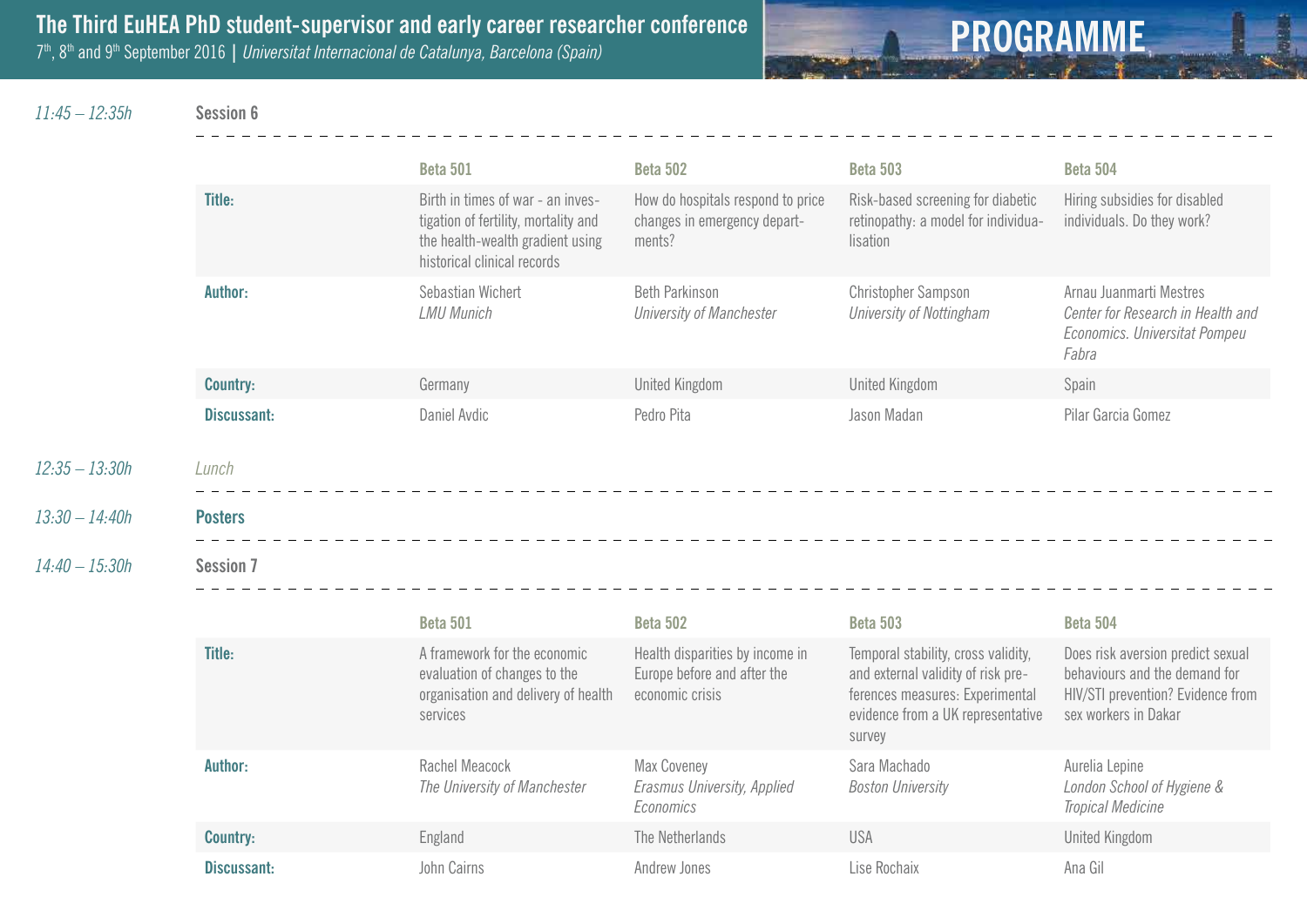

*15:35 – 16:25h* **Session 8**

|  | Sessio |  |  |
|--|--------|--|--|
|  |        |  |  |
|  |        |  |  |

|                  |                    | <b>Beta 501</b>                                                                              | <b>Beta 502</b>                                                                      | <b>Beta 503</b>                                                                          | <b>Beta 504</b>                                                                                                                                          |
|------------------|--------------------|----------------------------------------------------------------------------------------------|--------------------------------------------------------------------------------------|------------------------------------------------------------------------------------------|----------------------------------------------------------------------------------------------------------------------------------------------------------|
|                  | Title:             | Productivity costs when correcting<br>for multiplier effects and compen-<br>sation mechanism | Income-related health inequalities                                                   | Do (non-standard) risk and time<br>preferences explain health insu-<br>rance enrollment? | Measuring unbiased condom<br>use and its determinants among<br>high-risk groups: Evidence from a<br>list experiment among female sex<br>workers in Dakar |
|                  | Author:            | Kaya Verbooy<br>Instituut of Health Policy and<br>Management                                 | Adeline Amélie<br>University of Cergy-Pontoise -<br><b>THEMA</b>                     | Kim Van Wilgenburg<br><b>Erasmus University Rotterdam</b>                                | Carole Treibich<br>Aic-Marseille University (AMSE),<br><b>CNRS &amp; EHESS</b>                                                                           |
|                  | <b>Country:</b>    | The Netherlands                                                                              | France                                                                               | The Netherlands                                                                          | France                                                                                                                                                   |
|                  | <b>Discussant:</b> | Rachel Hunter                                                                                | Toni Mora                                                                            | Martine Audibert                                                                         | Elisa Sicuri                                                                                                                                             |
| $16:25 - 16:55h$ | Coffee             |                                                                                              |                                                                                      |                                                                                          |                                                                                                                                                          |
|                  |                    |                                                                                              |                                                                                      |                                                                                          |                                                                                                                                                          |
| $16:55 - 17:45h$ | <b>Session 9</b>   |                                                                                              |                                                                                      |                                                                                          |                                                                                                                                                          |
|                  |                    | <b>Beta 501</b>                                                                              | <b>Beta 502</b>                                                                      | <b>Beta 503</b>                                                                          | <b>Beta 504</b>                                                                                                                                          |
|                  | Title:             | The effect of an unconditional cash<br>transfer on mental health in South<br>Africa          | Does one spouse's health shock<br>influence the other partner's risk<br>preferences? | Does linkage of provider payments<br>to outcomes impact on costs?                        | The effectiveness of a popula-<br>tion-based skin cancer screening<br>program: evidence from Germany                                                     |
|                  | Author:            | Julius Ohrnberger<br><b>University of Manchester</b>                                         | Johanna Kokot<br>University of Duisburg-Essen                                        | <b>Thomas Mason</b><br>University of Manchester                                          | Christopher Schreckenberger<br>University of Hohenheim, Institute<br>for Health Care & Public Mana-<br>gement                                            |
|                  | <b>Country:</b>    | <b>United Kingdom</b>                                                                        | Germany                                                                              | <b>United Kingdom</b>                                                                    | Germany                                                                                                                                                  |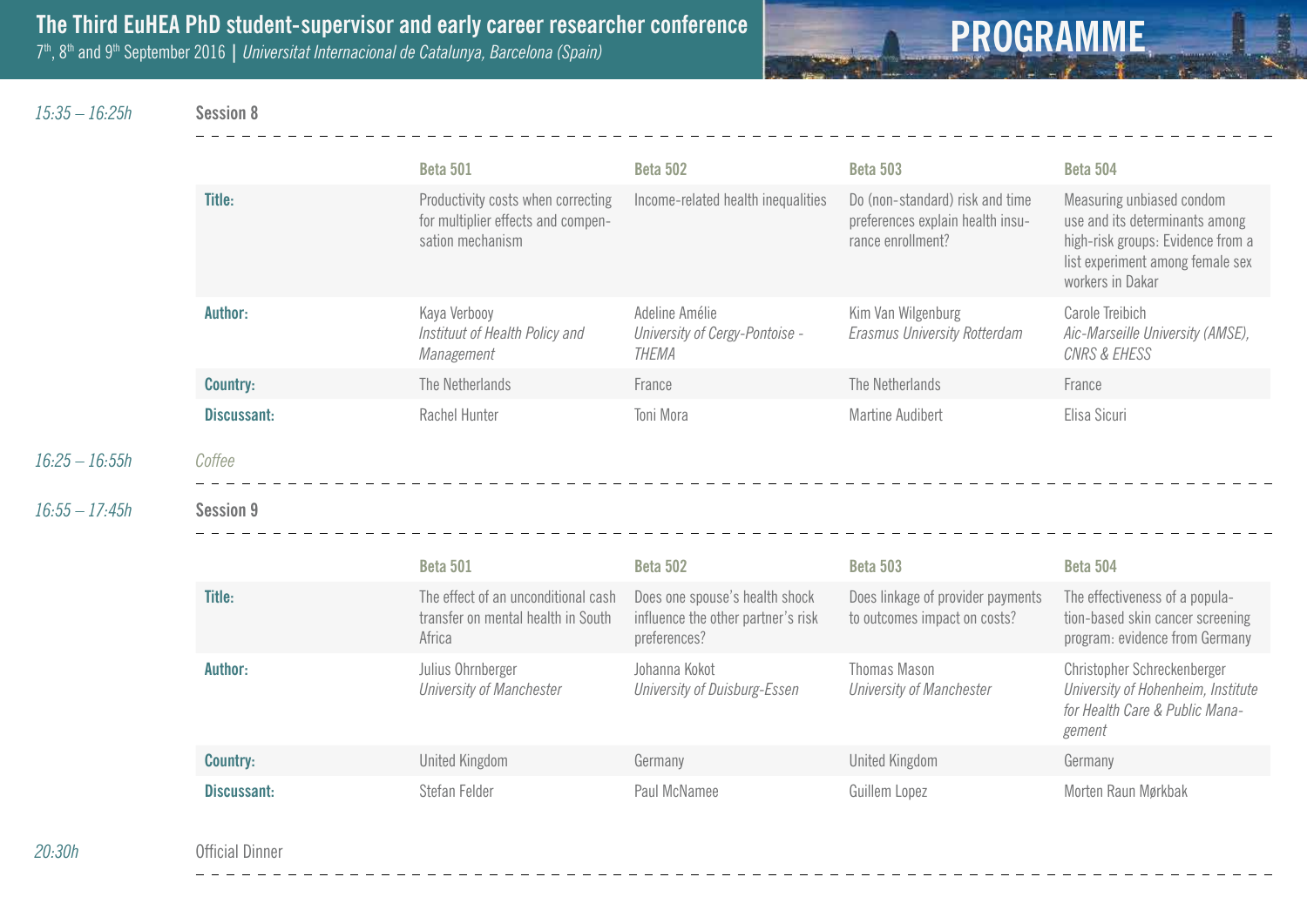

### **Friday, 9th September**

*09:30 – 10:20h* **Session 10**

|                   | <b>Beta 501</b>                                  | <b>Beta 502</b>                                                                                                         | <b>Beta 503</b>                                                             | <b>Beta 504</b>                                                             |
|-------------------|--------------------------------------------------|-------------------------------------------------------------------------------------------------------------------------|-----------------------------------------------------------------------------|-----------------------------------------------------------------------------|
| Title:            | Migration and health in postsoviet<br>Tajikistan | The impact of premium refunds on<br>individual claiming behaviour in<br>the german private health insuran-<br>ce market | Mental health disparities by<br>socioeconomic status over the life<br>cycle | Productivity of norwegian hospitals<br>1999-2014                            |
| Author:           | Sandra Pellet<br>Paris-Dauphine University       | Simon Decker<br>CINCH - Health Economic Re-<br>search Centre                                                            | Coen van de Kraats<br>TInbergen Institute / VU University<br>Amsterdam      | Kjartan Sarheim Anthun<br>Norwegian University of Science<br>and Technology |
| <b>Country:</b>   | France                                           | Germany                                                                                                                 | The Netherlands                                                             | Norway                                                                      |
| Discussant:       | Hendrik Schmitz                                  | Yiu Shing Lau                                                                                                           | Cristina Colls                                                              | Lise Rochaix                                                                |
| <b>Session 11</b> |                                                  |                                                                                                                         |                                                                             |                                                                             |
|                   |                                                  |                                                                                                                         |                                                                             |                                                                             |

|                 | <b>Beta 501</b>                                                                                     | <b>Beta 502</b>                                                                                       | <b>Beta 503</b>                                                                                 | <b>Beta 504</b>                                                                                     |
|-----------------|-----------------------------------------------------------------------------------------------------|-------------------------------------------------------------------------------------------------------|-------------------------------------------------------------------------------------------------|-----------------------------------------------------------------------------------------------------|
| Title:          | The determinants of innovative<br>drugs prices: The case of oncology<br>drugs, comparative analysis | On the role of information in health<br>insurance decisions: Evidence<br>from a laboratory experiment | How to reduce the treatment<br>non-compliance in mental health?<br>A payment mechanism approach | Length of stay as a resource-use<br>indicator to measure performance<br>in Mexican public hospitals |
| Author:         | Aissaoui Amine<br>PSL, Paris Dauphine University                                                    | Cornel Kaufmann<br>University of Lucerne                                                              | Maria Ana Matias<br>Nova School of Business and<br>Economics                                    | David G. Lugo Palacios<br>London School of Hygiene and<br>Tropical Medicine                         |
| <b>Country:</b> | France                                                                                              | Switzerland                                                                                           | Portugal                                                                                        | United Kingdom                                                                                      |
| Discussant:     | Ruth Puig-Peiro                                                                                     | Sara Machado                                                                                          | <b>Matt Sutton</b>                                                                              | Meritxell Sole                                                                                      |
| Coffee          |                                                                                                     |                                                                                                       |                                                                                                 |                                                                                                     |

*11:15 – 11:45h Coffee*

 $10:25 - 11:15h$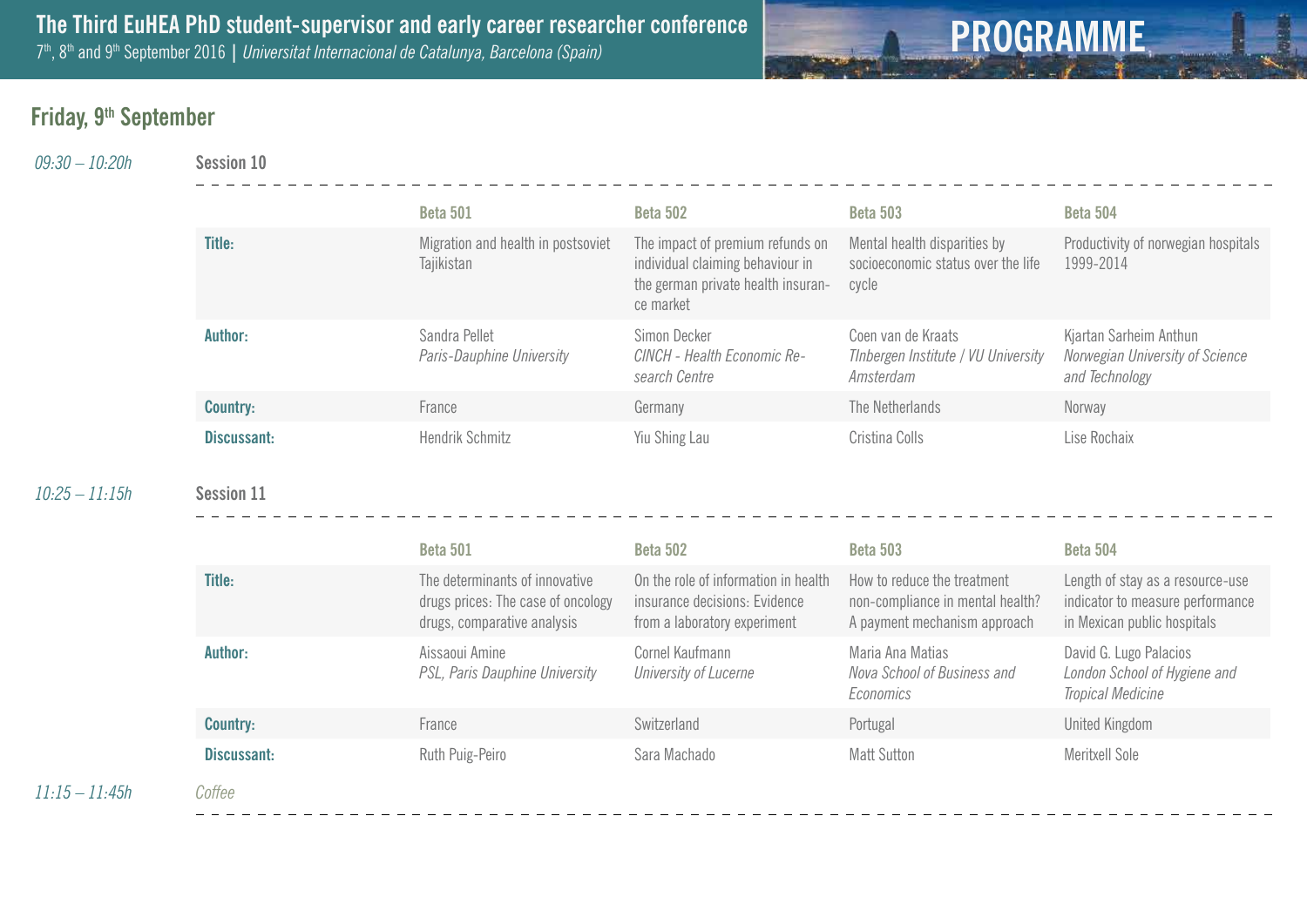

*11:45 – 12:35h* **Session 12**

|                 | <b>Beta 501</b>                                                          | <b>Beta 502</b>                                                              | <b>Beta 503</b>                                                       | <b>Beta 504</b>                                                                                                                 |
|-----------------|--------------------------------------------------------------------------|------------------------------------------------------------------------------|-----------------------------------------------------------------------|---------------------------------------------------------------------------------------------------------------------------------|
| Title:          | Minimum legal drinking age<br>and public health in the United<br>Kingdom | Does the subsidy of healthy<br>prenatal nutrition improve birth<br>outcomes? | Role of prices in access in dental<br>cares: a French empirical study | Investigation of the impacts of a<br>COPD self-management interven-<br>tion on the health and wellbeing of<br>household members |
| Author:         | Luke Wilson-<br>Lancaster University                                     | Michal Lapinski<br>University of Innsbruck                                   | Anne-Charlotte BAS<br>PSL université Paris Dauphine                   | Arjun Bhadhuri<br>University of Birmingham                                                                                      |
| <b>Country:</b> | United Kingdom                                                           | Austria                                                                      | France                                                                | United Kingdom                                                                                                                  |
| Discussant:     | Fabrice Etilé                                                            | Judit Vall                                                                   | Paula Gonzalez                                                        | Sergi Jimenez                                                                                                                   |

*12:40 – 13:30h* **Session 13**

|                 | <b>Beta 501</b>                                                                            | <b>Beta 502</b>                                                                              | <b>Beta 503</b>                                                                                     |
|-----------------|--------------------------------------------------------------------------------------------|----------------------------------------------------------------------------------------------|-----------------------------------------------------------------------------------------------------|
| Title:          | A cost-utility analysis of HPV<br>vaccination for cervical cancer<br>prevention in Morocco | Gender differences in French<br>self-employed physician pay: the<br>role of family structure | Boosting access to modern contra-<br>ceptives in Nigeria: Evaluating a<br>family planning programme |
| Author:         | Amira El-Houderi<br><b>City University London</b><br><i>WHO EMRO</i>                       | Fanny Mikol<br>LEDa-Legos, PSL, Université Paris<br>Dauphine; INSERM - CESP Team             | Oludamilola Adeyanju<br>University of Leeds                                                         |
| <b>Country:</b> | United Kingdom                                                                             | France                                                                                       | <b>United Kingdom</b>                                                                               |
| Discussant:     | David Esptein                                                                              | Eric Delattre                                                                                | Joan Gene                                                                                           |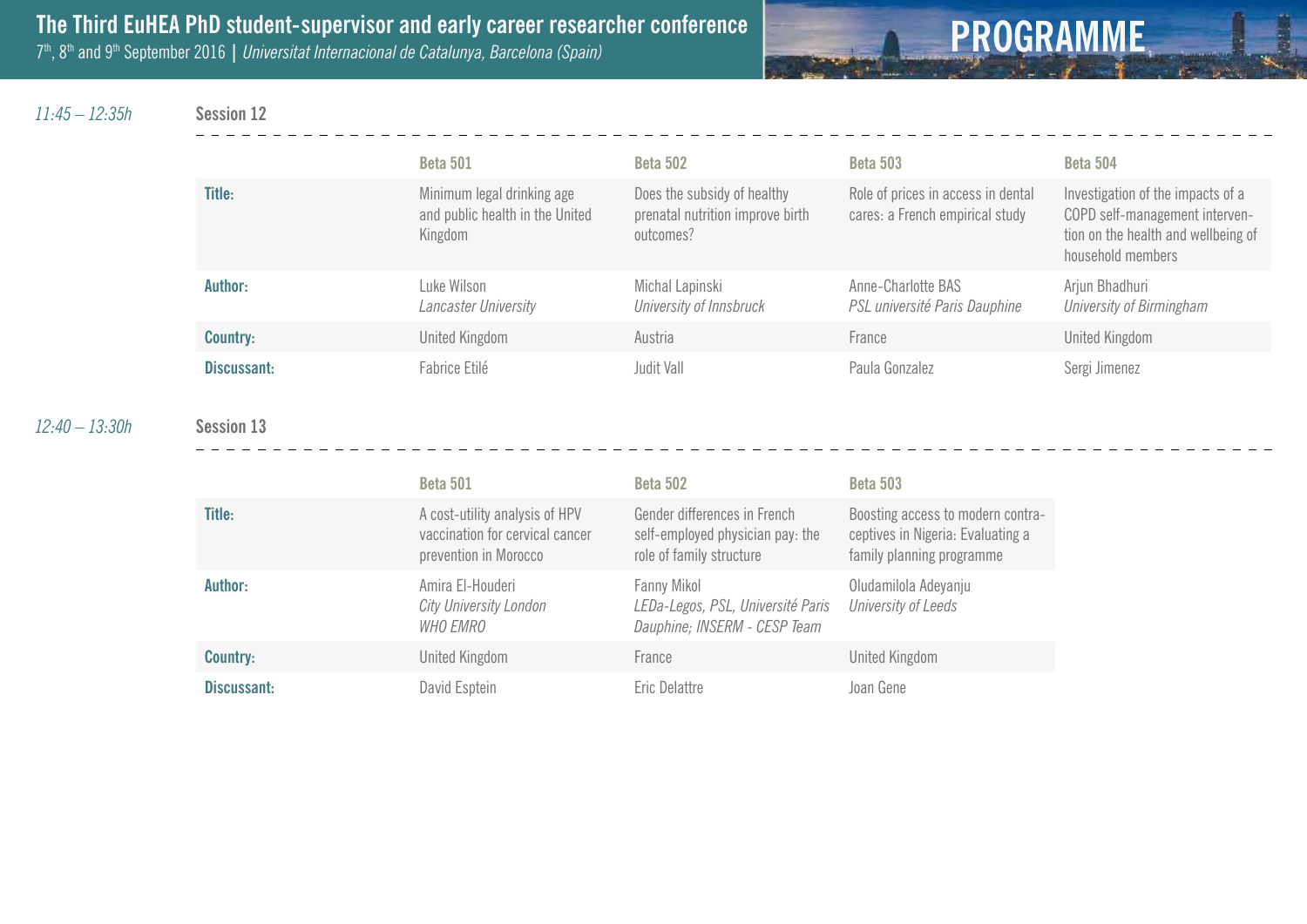

## **Poster Sessions**

**Thursday, 8th September**

| 13:30 - 14:40h   | <b>Screen A</b> | Chair: Joan Gil                                                                                                |                                                                                                |                                                                                                                                                                                       |                                                                                                                                           |                                                                                                                                                                  |
|------------------|-----------------|----------------------------------------------------------------------------------------------------------------|------------------------------------------------------------------------------------------------|---------------------------------------------------------------------------------------------------------------------------------------------------------------------------------------|-------------------------------------------------------------------------------------------------------------------------------------------|------------------------------------------------------------------------------------------------------------------------------------------------------------------|
|                  | Title:          | Does democracy reduced the<br>HIV epidemic? Evidence from<br>Kenya                                             | Long-term societal costs<br>associated to depression in<br>adolescence                         | Pay less, consume more?<br>Estimating the price elasticity<br>of demand for home care<br>services of the disabled elderly                                                             | Globalization and the nutrition<br>transition: evidence from<br>macro-data                                                                | Impact of health insurance on<br>health care services utilization<br>in Benin                                                                                    |
|                  | Author:         | Antoine Marsaudon<br>Paris School of Economics                                                                 | Anna Philipson<br>University Health Care<br>Research Center                                    | Quitterie Roquebert<br>Paris School of Economics                                                                                                                                      | Lisa Oberlander<br>Paris School of Economics                                                                                              | Alexandre Yedjannavo<br>Zounmenou<br>Faculty of Economics and<br>Management                                                                                      |
|                  | <b>Country:</b> | France                                                                                                         | Sweden                                                                                         | France                                                                                                                                                                                | France                                                                                                                                    | Benin                                                                                                                                                            |
| $13:30 - 14:40h$ | <b>Screen B</b> | <b>Chair: Ramon Sabes</b>                                                                                      |                                                                                                |                                                                                                                                                                                       |                                                                                                                                           |                                                                                                                                                                  |
|                  | Title:          | Handling missing data in<br>within-trial cost-eectiveness<br>analysis: a review with future<br>recommendations | The value of specialist care -<br>Infectious disease specialist<br>referrals - Why & for whom? | Cost-effectiveness analysis of<br>physical exercise program in<br>menopausal women.<br>Comparison of health<br>outcomes measured by<br>Euroqol, SF-36 and happiness<br>questionnaires | Cost and cost-effectiveness<br>of recruitment and retention<br>strategies on clinical trials in<br>mental health - a systematic<br>review | Advocating for quality<br>management in community<br>health through economic<br>evaluation: identifying<br>methodological challenges and<br>potential approaches |
|                  | Author:         | Andrea Gabrio<br><b>University College London</b>                                                              | Manoj Sasikumar<br>Aix Marseille School of<br>Economics                                        | Zuzana Špacírová<br>University of Granada                                                                                                                                             | Yifeng Liu<br>University College London                                                                                                   | Meghan Bruce Kumar<br>Liverpool School of Tropical<br>Medicine                                                                                                   |
|                  |                 |                                                                                                                |                                                                                                |                                                                                                                                                                                       |                                                                                                                                           |                                                                                                                                                                  |